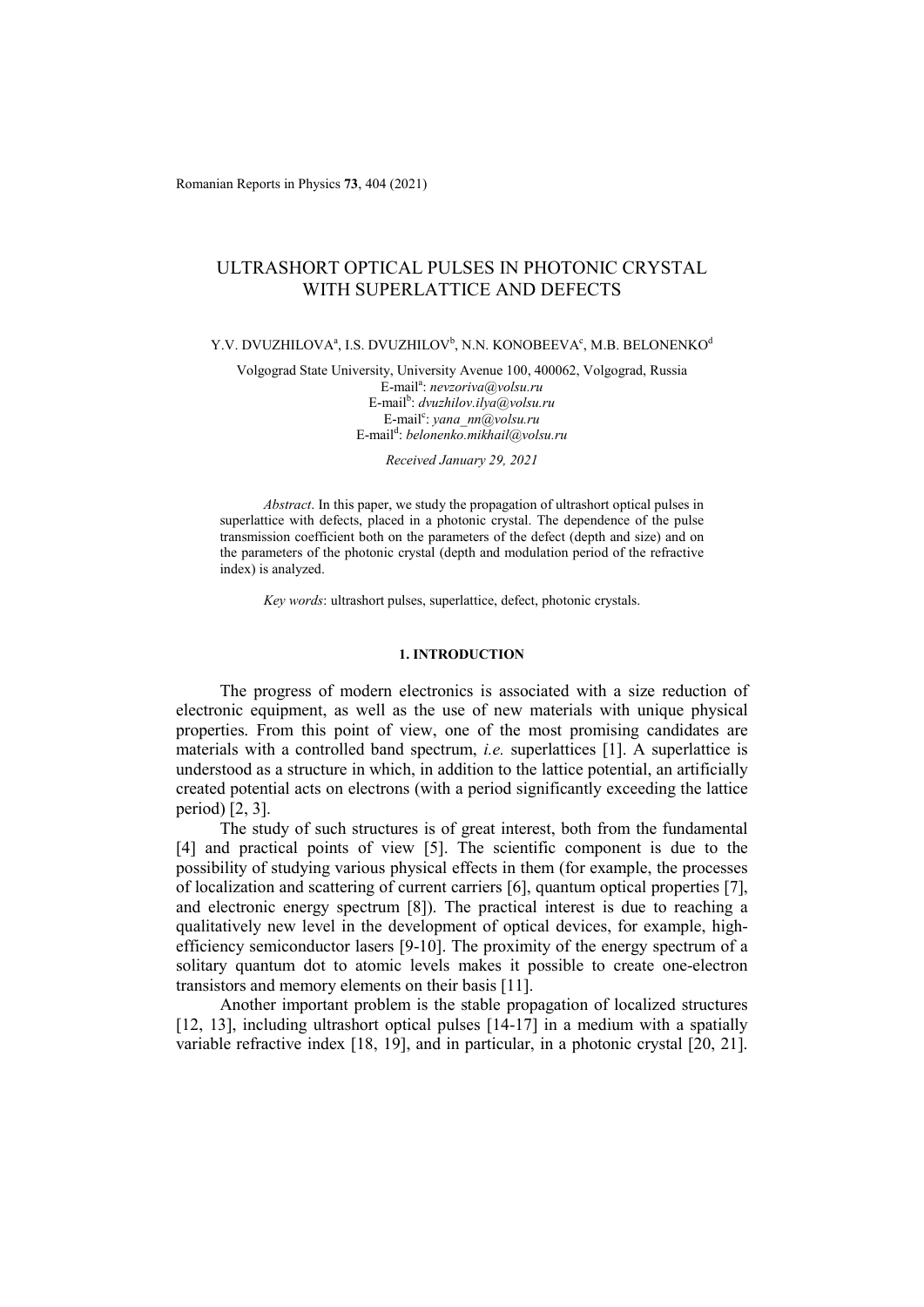In previous studies, the authors have demonstrated the propagation of such pulses while maintaining their localization in a photonic crystal based on carbon nanotubes [22], as well as the possibility of efficient generation of higher harmonics under the action of a magnetic field. In this work, we investigate the propagation of electromagnetic radiation in a medium of quantum dots with defects placed in photonic crystal.

### **2. MODEL AND BASIC EQUATIONS**

We consider an alternating electric field propagating in a photonic crystal with a system of quantum dots in the geometry shown in Fig. 1.



Fig. 1 – The geometry of the problem. The dashes along the z-axis conventionally show the change in the refractive index along this axis.

The dispersion law for a semiconductor superlattice has the form:

$$
\varepsilon(p) = t_0 + 2t \cos(a \cdot p), \tag{1}
$$

where  $p$  is the momentum along the *y*-axis,  $a$  is the distance between adjacent quantum wells along the *y*-axis,  $t_0$  is the quantum well electron energy, and *t* is the transition integral determined by the overlap of electronic wave functions in neighboring quantum wells [23]. Note that we consider the system of quantum wells such that the electron tunneling between them occurs along the *y*-axis, while tunneling in other directions can be neglected. This determines the dispersion law of electrons (1), taking into account the fact that the quasimomentum *p* is directed along the *y*-axis.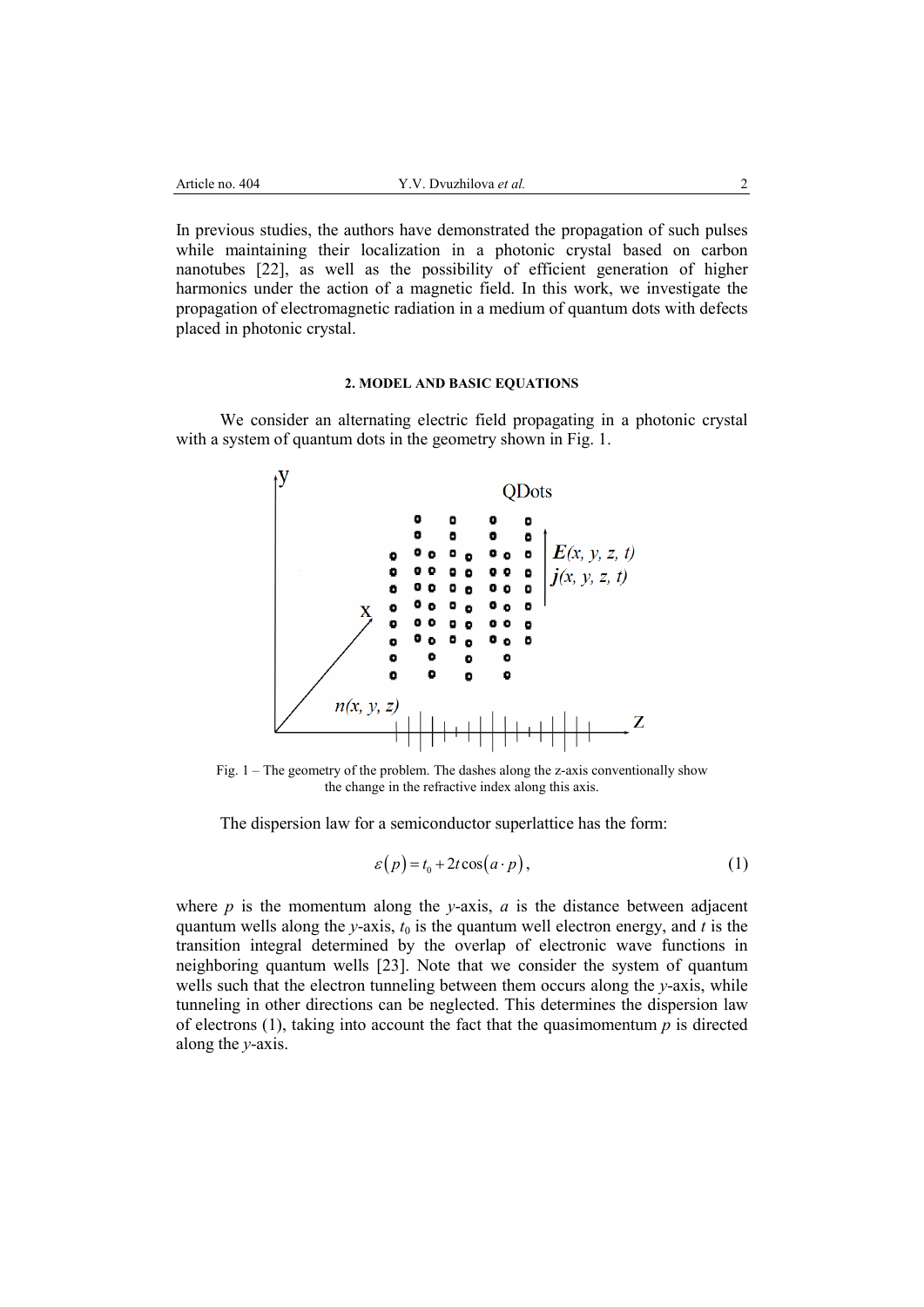The electromagnetic field in our model (Fig. 1) is described classically, taking into account Maxwell's equations. Choosing  $E = -c^{-1}\partial A/\partial t$  and taking into account the dielectric and magnetic properties of the medium, we write the Maxwell's equations in the form:

$$
\frac{\partial^2 A}{\partial x^2} + \frac{\partial^2 A}{\partial y^2} + \frac{\partial^2 A}{\partial z^2} - \frac{n^2 (x, y, z)}{c^2} \frac{\partial^2 A}{\partial t^2} + \frac{4\pi}{c} j = 0,
$$
 (2)

where  $n(x, y, z)$  is the spatially modulated refractive index, *i.e.* a photonic crystal with modulation of the refractive index, and  $j$  is the current due to the action of the electric field of the pulse on electrons in the superlattice. The vector potential has the form:  $A = (0, A_y(x, y, z, t), 0)$ . The electric field is assumed to be directed along the *y*-axis, and *c* is the light speed in a semiconductor matrix containing quantum dots.

The electric field of the substrate is not taken into account here. In this model, we do not take into account interband transitions. Thus, we limit the frequency of laser pulses, which lies in the near infrared region. Since the typical size of the superlattice and the distance between quantum dots are much smaller than the typical size of the spatial region in which the ultrashort pulse is localized, we can use the continuous medium approximation and we assume that the current is distributed over the volume. The typical length at which the refractive index for a photonic crystal changes significantly is larger and does not introduce additional restrictions.

Since the typical relaxation time for electrons in the superlattice  $\tau$  can be estimated as  $10^{-12} - 10^{-13}$  s [24], the ensemble of electrons at times typical for the dynamics of ultrashort optical pulse (of the order  $10^{-14}$  s) can be described using the collisionless kinetic Boltzmann equation.

Let us write the current density  $j = (0, j_y, 0)$ :

$$
j_y = \frac{q}{\pi} \sum_{s} \int dp_y V_y f \tag{3}
$$

where we introduce the group velocity of electrons:  $v_y = \partial \mathcal{E}(p)/\partial p$ , and *f* is the electron distribution function. We solve Eq. (3) by the method of characteristics:

$$
j_{y} = \frac{q}{\pi} \sum_{s} \int_{-q_{0}}^{q_{0}} dp_{y} \nu_{y} \left( p_{x}, p_{y} - \frac{q}{c} A(t), p_{z} \right) F_{0}
$$
(4)

Integration in (4) is carried out in the first Brillouin zone and  $q_0 = 2\pi/a$ .

According to the calculations presented in [25], the final effective equation can be represented in the form: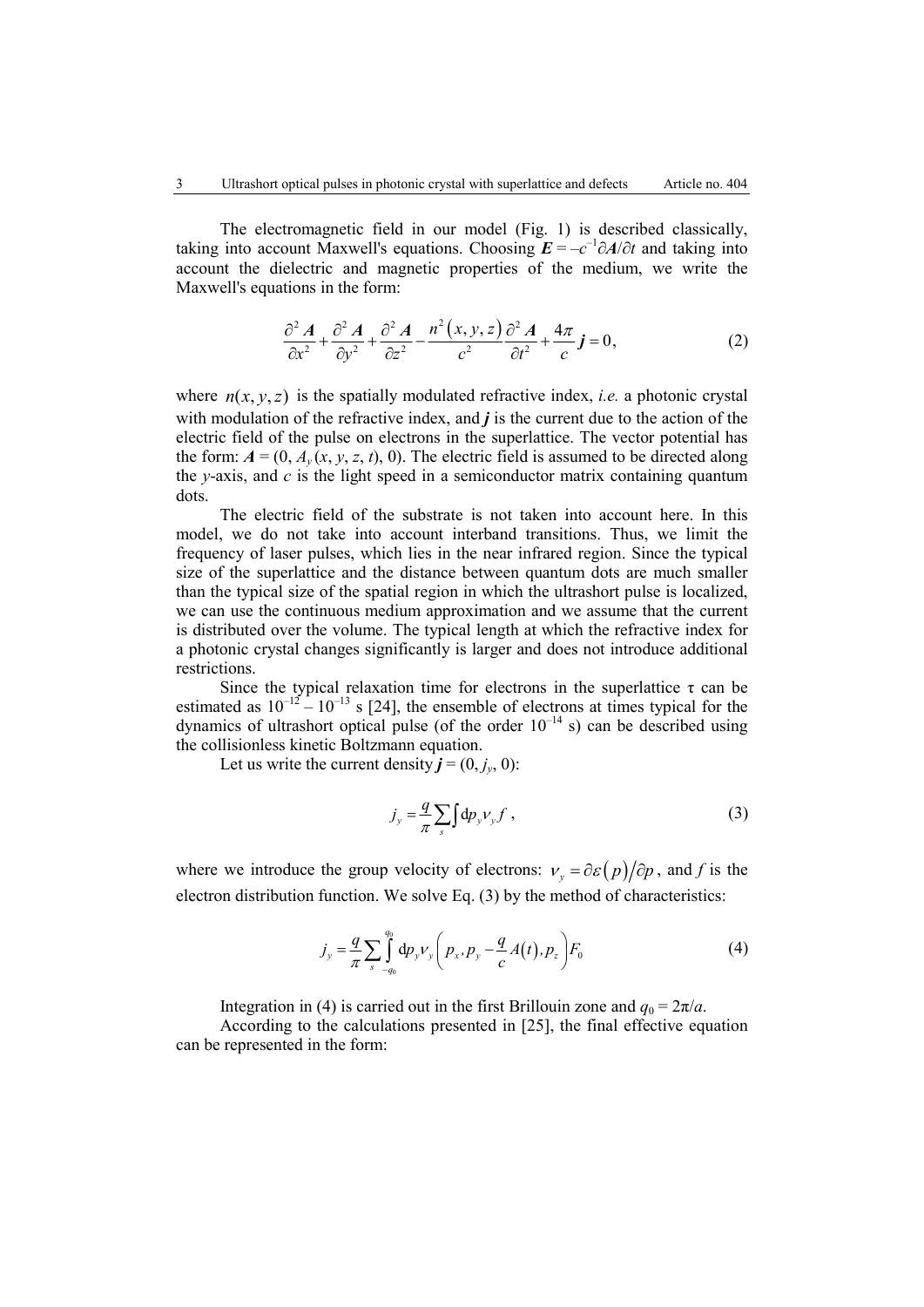$$
\frac{\partial^2 A_y}{\partial x^2} + \frac{\partial^2 A_y}{\partial y^2} + \frac{\partial^2 A_y}{\partial z^2} - \frac{n^2 (x, y, z)}{c^2} \frac{\partial^2 A_y}{\partial t^2} + \frac{qb}{\pi \hbar \tau} \sin\left(\frac{aq}{c} A_y\right) = 0,
$$
  
\n
$$
b = \int_{-q_0}^{q_0} dp_y \cos\left(ap_y\right) \cdot F_0
$$
\n(5)

Passing to a cylindrical coordinate system and taking into account that charge accumulation can be neglected [26], we can write the effective equation in the following form:

$$
\frac{\partial^2 A}{\partial z^2} + \frac{1}{r} \frac{\partial}{\partial r} \left( r \frac{\partial A}{\partial r} \right) - \frac{n^2 (r, z)}{c^2} \frac{\partial^2 A}{\partial t^2} + \frac{qb}{\pi \hbar \tau} \sin \left( \frac{aq}{c} A \right) = 0,
$$
  

$$
r = \sqrt{x^2 + y^2}
$$
 (6)

Equation (6) is solved numerically using a direct finite-difference scheme of the cross type. The time and coordinate steps are determined from the standard stability conditions, and are decreased until the solution changed in the eighth significant digit. Here we assume that  $\partial / \partial \varphi \rightarrow 0$  due to cylindrical symmetry because the charge accumulation can be neglected [26].

## **3. NUMERICAL SIMULATION RESULTS**

The initial conditions for the vector potential are:

$$
A(r, z, t = 0) = Q \cdot \exp\left(-\frac{r^2}{\gamma_r^2}\right) \exp\left\{-\left(\frac{z - z_0}{\gamma_z}\right)^2\right\},\
$$

$$
\frac{dA(r, z, t = 0)}{dt} = \frac{2 \cdot Q \cdot u \cdot (z - z_0)}{\gamma_z^2} \cdot \exp\left(-\frac{r^2}{\gamma_r^2}\right) \exp\left\{-\left(\frac{z - z_0}{\gamma_z}\right)^2\right\},\
$$
(7)

where *Q* is the pulse amplitude; parameters  $\gamma_z$ ,  $\gamma_r$  determine the pulse width along the *z* and  $r$  axes,  $u$  is the initial velocity of the pulse, and the refractive index is modeled as:

$$
n(r,z) = n_0 \left(1 + \alpha \cos\left(2\pi z / \chi\right)\right) \cdot \left(1 - d \cdot \exp\left(-\left(\frac{z - z_0}{g}\right)^2\right)\right),\tag{8}
$$

where  $n_0$  is the average refractive index,  $\alpha$  is the refractive index modulation depth, *χ* is the refractive index modulation period, *d* defines the depth of the defect, *i.e.*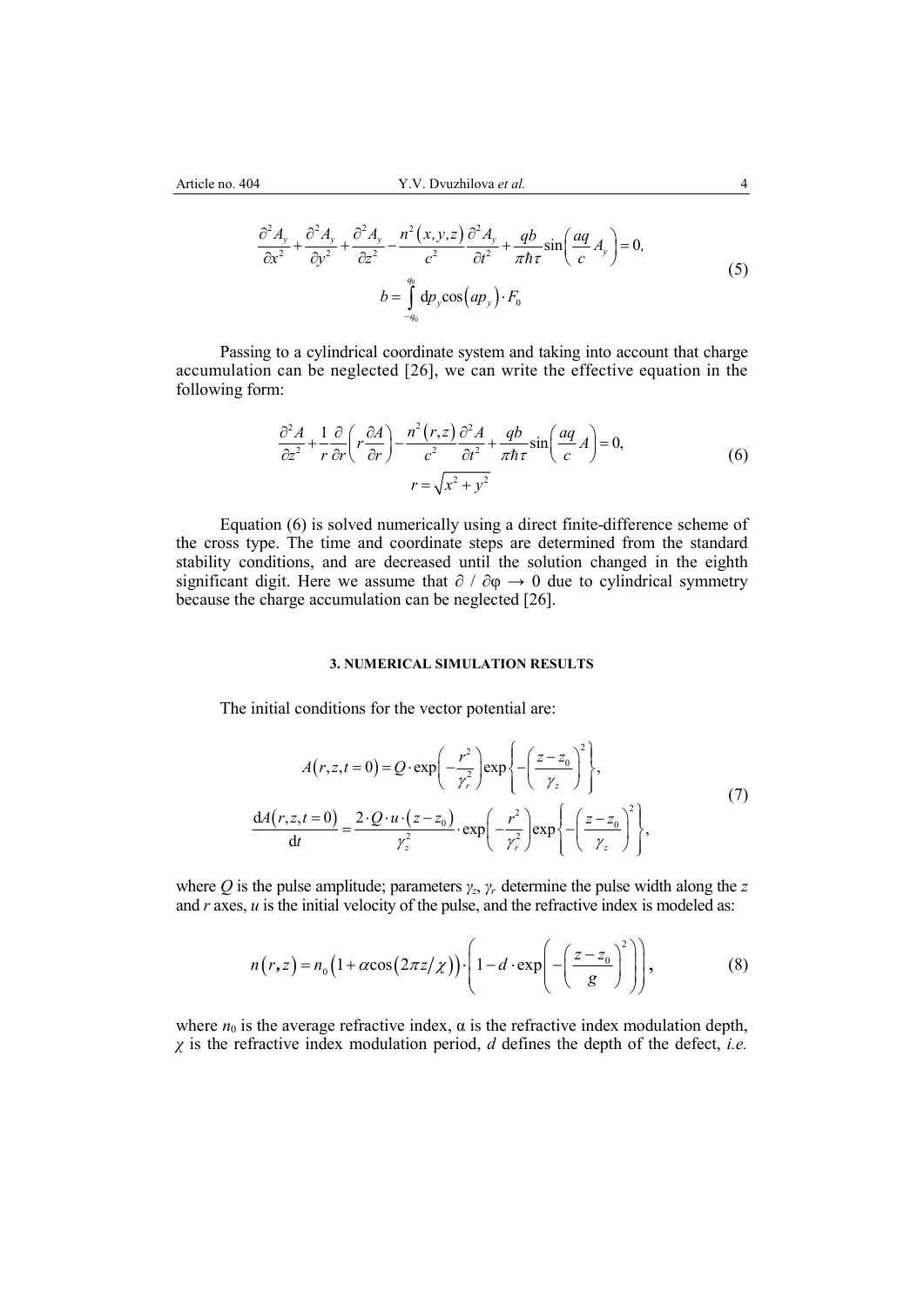how much the periodic structure of the refractive index is violated, and *g* determines the defect size, *i.e.* how strongly the region with violation of the refractive index is limited in space.

The results of numerical simulations of the dynamics of three-dimensional ultrashort pulse in a photonic crystal with a superlattice and defects are presented in Fig. 2.



Fig. 2 – The evolution of a three-dimensional extremely short optical pulse at different instants of time: a) 0.0002 ps; b) 1 ps; c) 5 ps; d) 10 ps. The dimensionless unit along the *r* and *z* axes corresponds to  $2 \cdot 10^{-5}$  m.

It can be seen that the pulse propagates rather stably in a superlattice placed in a nonideal photonic crystal, experiencing diffraction spreading over time. However, in spite of the presence of the defect in the photonic crystal, the energy of the three-dimensional ultrashort optical pulse remains localized in a limited spatial region. The dispersion spreading along the pulse propagation axis is compensated by the nonlinearity of the medium (superlattice). It should be noted that the effect of the modulation depth of the refractive index of the photonic crystal manifests itself in a change in the pulse shape. An increase in the modulation period of the refractive index leads to an increase in the group velocity of the pulse wavepacket. This is due to the fact that the processes of interference in the nodes of the photonic crystal occur less frequently. It is obvious that with an infinite period, the group velocity of the wavepacket of the pulse will be maximum.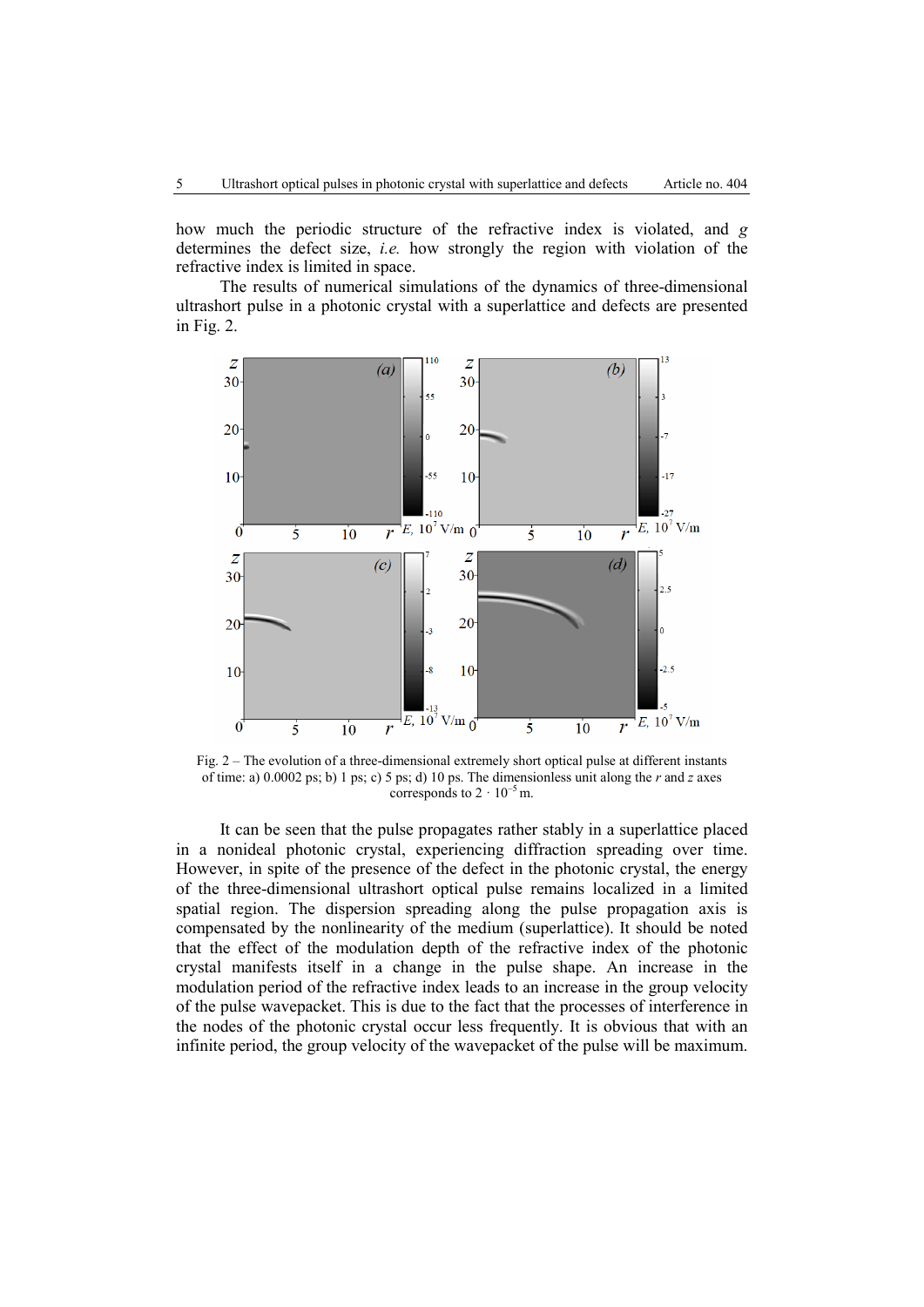These results are repeatedly confirmed in works devoted to the propagation of ultrashort pulses in the photonic crystal based on carbon nanotubes, which also have a nonparabolic electron dispersion law [19, 27].

In Figs. 3 and 4 we show the effect of the depth and size of the defect on the ultrashort pulse, namely, on the transmission coefficient  $K_{tr}$ :

$$
K_{tr} = \frac{I_{pass}}{I_0},\tag{9}
$$

where  $I_{pass}$  is the intensity of the electric field of the transmitted pulse and  $I_0$  is the the intensity of the electric field of the pulse at the initial moment of time.



Fig. 3 – The dependence of the pulse transmission coefficient on the defect depth (to determine *d*, see (9)).



Fig. 4 – The dependence of the pulse transmission coefficient on the defect size.

From Figs. 3 and 4 we can conclude that there is a monotonic dependence of the transmission coefficient of the electromagnetic wave on the defect parameters.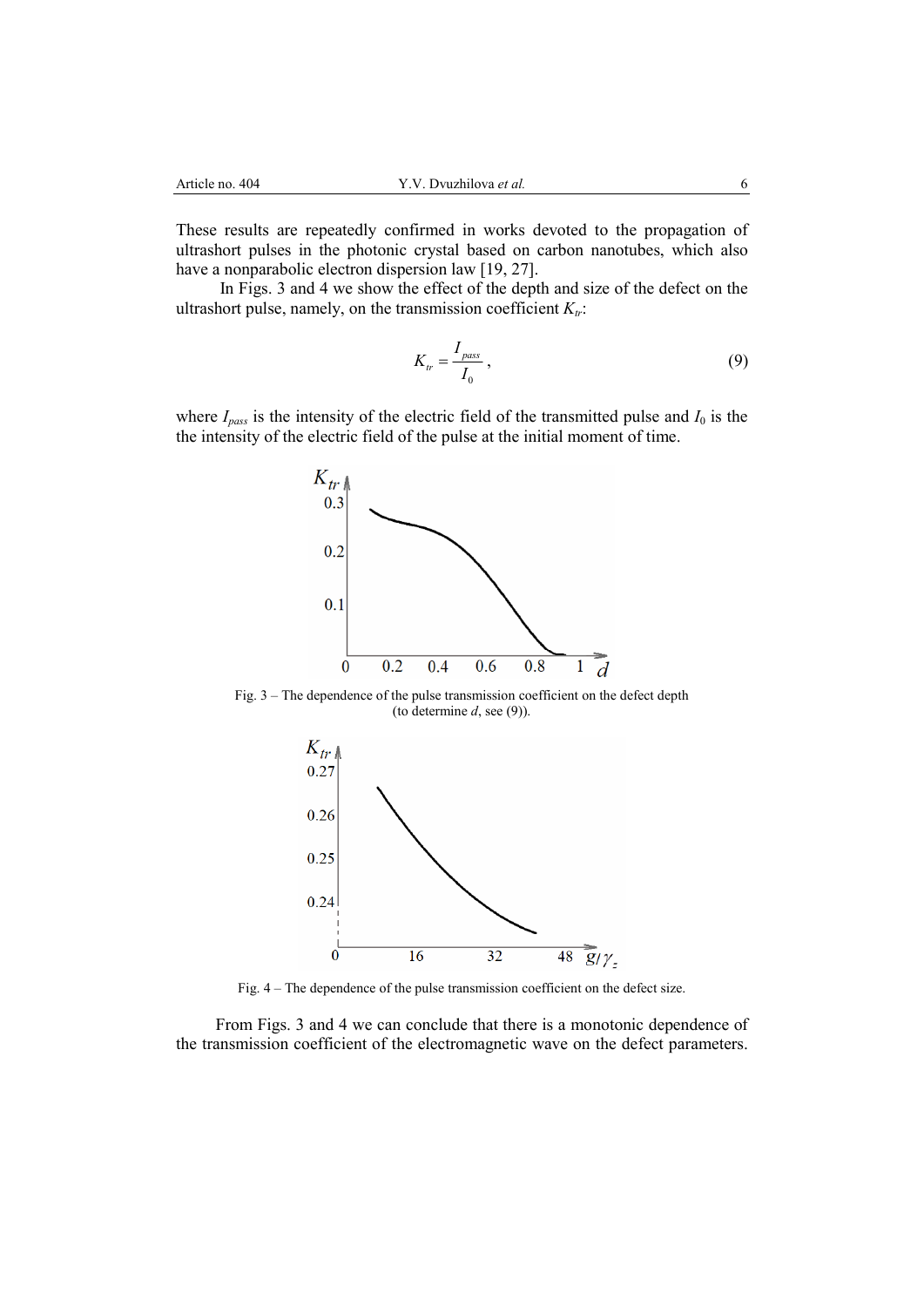Moreover, in both cases, an increase in these parameters (depth and size of the defect) leads to a decrease in the amplitude of ultrashort pulse during its propagation in a superlattice placed in the photonic crystal.



Fig. 5 – The dependence of the pulse transmission coefficient on the modulation period of the refractive index. For the defect parameters:  $d = 0.1$ ,  $g = 1.5$   $\mu$ m.

 The dependence of the transmission coefficient of the electromagnetic wave on the modulation period of the refractive index is nontrivial, which is associated with the processes of the wave reflection at the boundaries of the defect. In this case, additional reflected waves are formed, and their interference with the incident pulses in antiphase leads to a decrease in the transmission index.



Fig. 6 – The dependence of the pulse transmission coefficient on the modulation depth of the refractive index ( $t = 10$  ps). For the defect parameters:  $d = 0.1$ ,  $g = 1.5$   $\mu$ m.

Figure 6 shows that with an increase in the modulation depth, a decrease in the pulse amplitude is observed. This dependence is close to a linear one.

The results obtained are very promising, since they make it possible to control the value of the pulse energy passing through the defect. This plays an important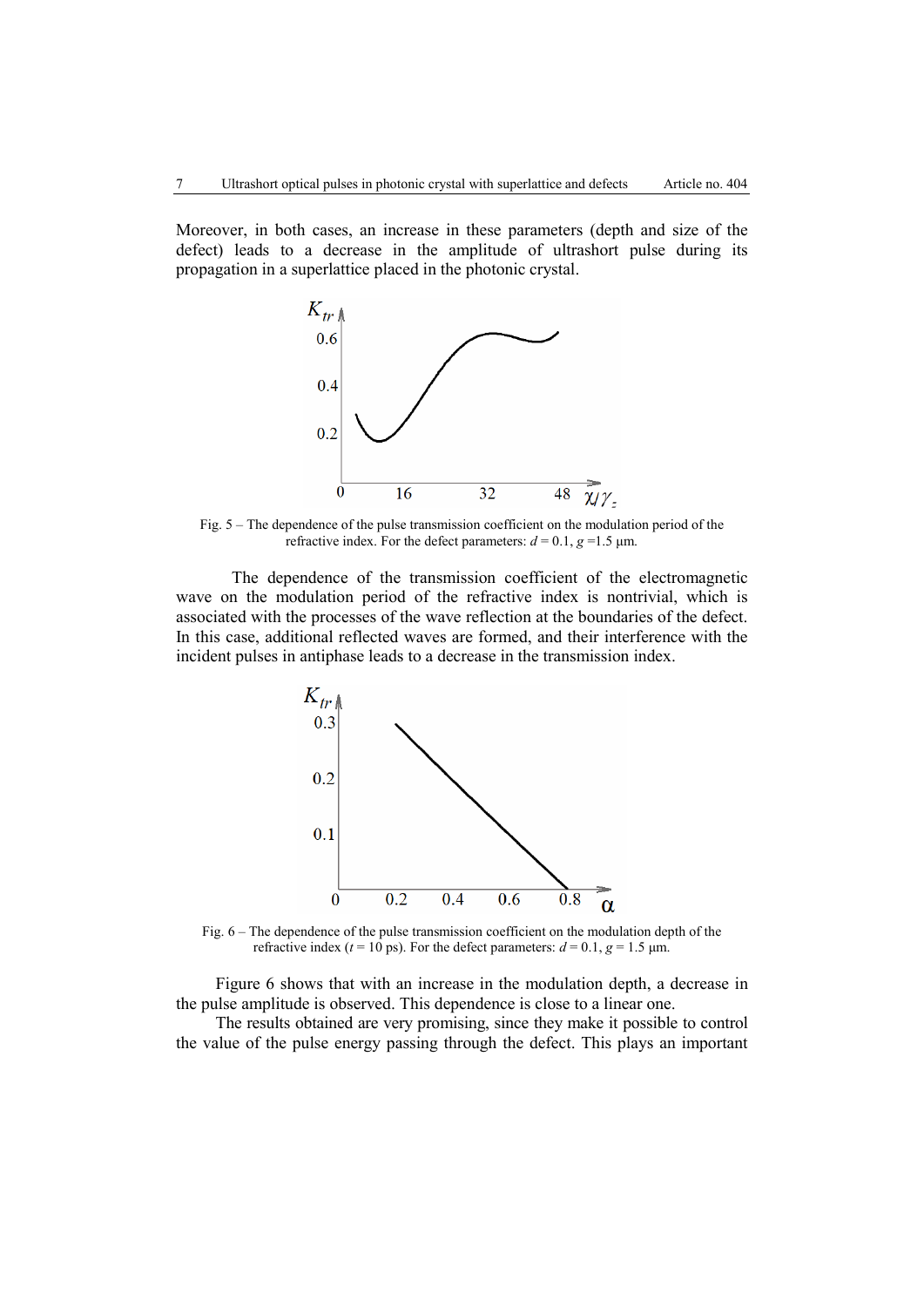role for practical applications, for example, in information transmission devices, as well as in photonics, optoelectronics, and nanoelectronics.

#### **4. CONCLUSIONS**

The following main conclusions of this work can be drawn:

1.A three-dimensional ultrashort optical pulse propagates stably in the medium of a photonic crystal with superlattice and defect.

2.The parameters of the refractive index of a photonic crystal (period and depth of modulation) with superlattice have a significant effect on the shape and amplitude of the ultrashort pulse and can lead to its complete reflection.

3.Along with the refractive index, the control parameters of the pulse include the depth and size of the defect, which also make it possible to control the pulse transmission coefficient.

*Acknowledgments.* The authors thank the Ministry of Science and Higher Education of the Russian Federation for the numerical modeling and parallel computing support under the government task (no. 0633-2020-0003).

#### **REFERENCES**

- 1. R. Tsu, *Superlattice to Nanoelectronics*, Elsevier, Amsterdam, 2011.
- 2. F.G. Bass, A.A. Bulgakov, and A.P. Tetervov, *High-Frequency Properties of Semiconductors with Superlattices* (in Russian), Nauka, Moscow, 1989.
- 3. M. Voos, Ann. Telecommun. **43**, 357 (1988).
- 4. N.N. Ledentsov, V.M. Ustinov, V.A. Shchukin, P.S. Kop'Ev, Zh.I. Alferov, and D. Bimberg, Semiconductors **32**, 343 (1998).
- 5. A.D. Yoffe, Advances in Phys. **50**, 1 (2001).
- 6. L.-H. Lin, N. Aoki, K. Nakao, A. Andresen, C. Prasad, F. Ge, J. P. Bird, D.K. Ferry, Y. Ochiai, K. Ishibashi, Y. Aoyagi, and T. Sugano, Phys. Rev. B **60**, R16299(R) (1999).
- 7. J. Bloch, J. Shah, L.N. Pfeiffer, K.W. West, and S.N.G. Chu, Appl. Phys. Lett. **77**, 2545 (2000).
- 8. R.P. Mirin, K.L. Silverman, D.H. Christensen, and A. Roshko, J. Vac. Sci. Technol. В **18**, 1510 (2000).
- 9. H. Lipsanen and J. Tulkki, Phys. Rev. В **62**, 1592 (2000).
- 10. F. Schafer, J.P. Reithmaier, and A. Forchel, Appl. Phys. Lett. **74**, 2915 (1999).
- 11. P. Recher, E.V. Sukhorukov, and D. Loss, Phys. Rev. Lett. **85**(9), 1962 (2000).
- 12. D. Mihalache, Rom. Rep. Phys. **69**, 403 (2017).
- 13. B.A. Malomed and D. Mihalache, Rom. J. Phys. **64**, 106 (2019).
- 14. H. Leblond and D. Mihalache, Phys. Rep. **523**, 61 (2013).
- 15. S. Terniche, H. Leblond, D. Mihalache, and A. Kellou, Phys. Rev. A **94**, 063836 (2016).
- 16. H. Leblond and D. Mihalache, J. Phys. A: Math. Theor. **51**, 435202 (2018).
- 17. N.N. Konobeeva, D.S. Skvortsov, and M.B. Belonenko, Rom. Rep. Phys. **72**, 406 (2020).
- 18. A.V. Zhukov, R. Bouffanais, M.B. Belonenko, N.N. Konobeeva, Y.V. Nevzorova, and T.F. George, Eur. Phys. J. D **69**, 129 (2015).
- 19. A.V. Zhukov, R. Bouffanais, M.B. Belonenko, I.S. Dvuzhilov, and Y.V. Nevzorova, Appl. Phys. B **123**, 196 (2017).